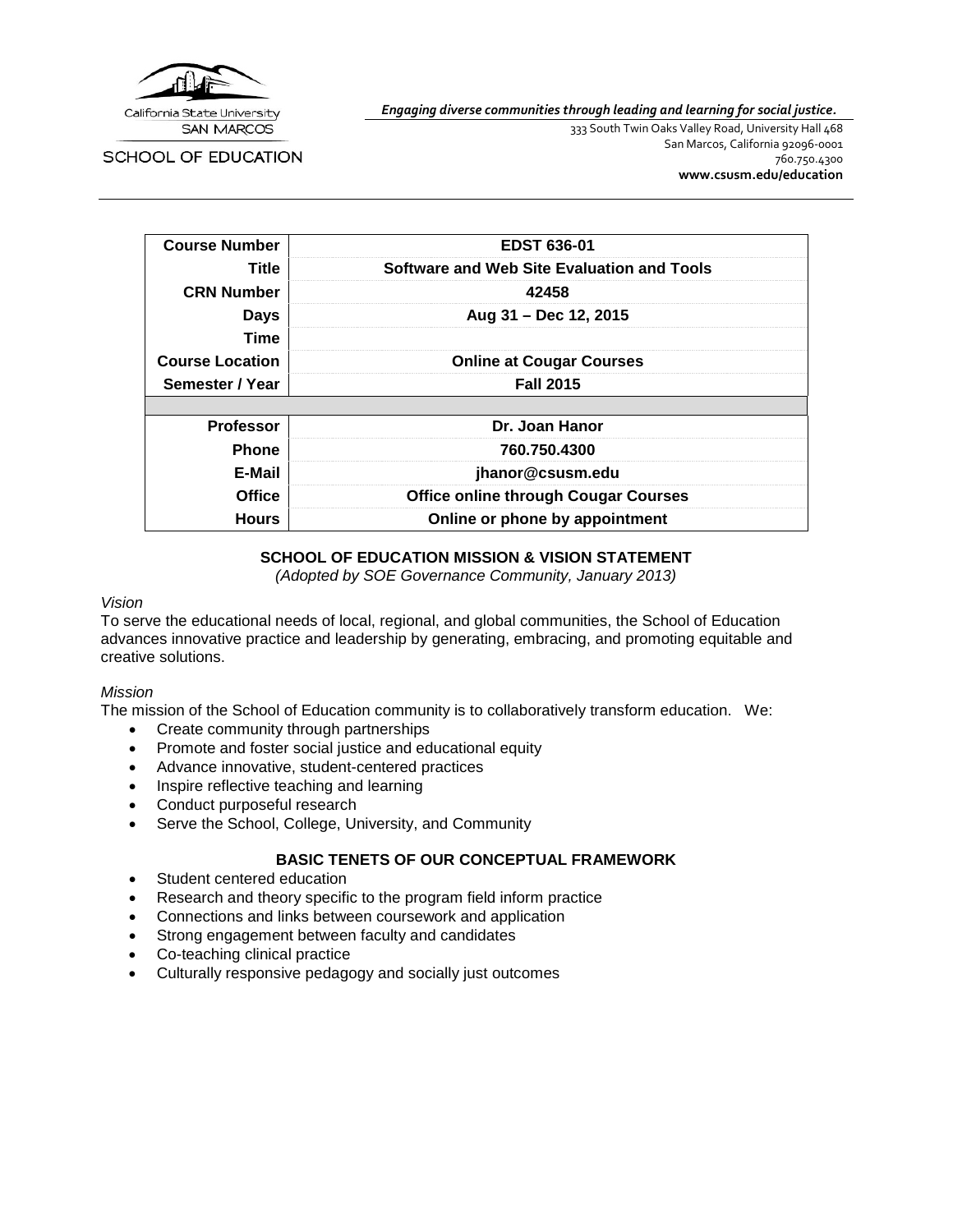# **TABLE OF CONTENTS**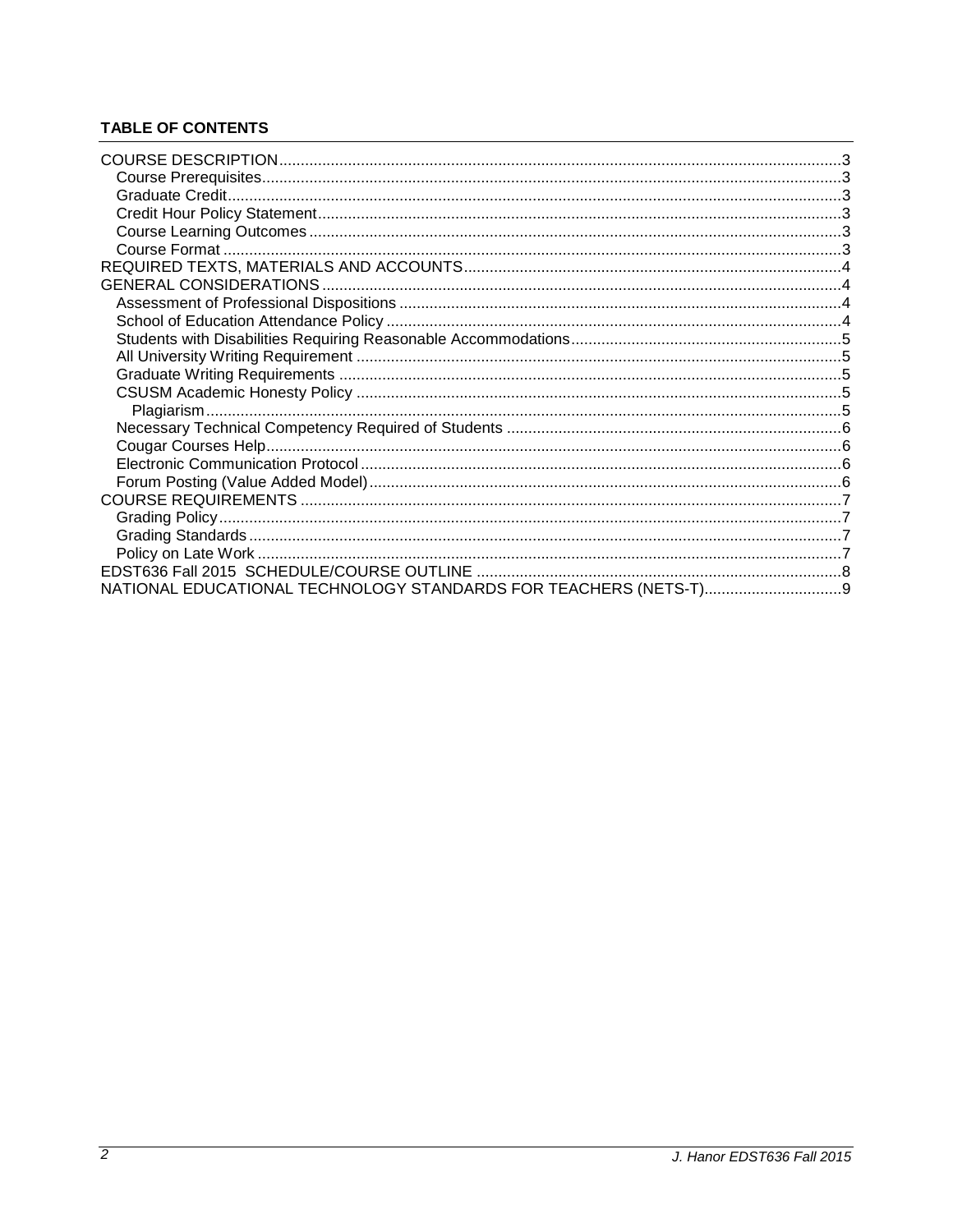## **COURSE DESCRIPTION**

<span id="page-2-0"></span>*Description:* This course prepares educators to critically examine education-specific software for classroom use and to evaluate educational Web sites and activities. Course assignments will include development of a teacher Web page, accessibility issues, and use of online survey tools and blogs.

**Computer Concepts and Applications Supplementary Authorization**: this course is one of the four courses that have been approved to satisfy the California Supplementary Authorization (CSA) in Computer Concepts and Applications requirement. All four courses are offered completely online! Regardless of where you live in the state, you may now fulfill CSA requirements by completing four, three-unit, graduate-level courses in Computer Concepts and Applications, offered collaboratively by the CSUSM School of Education and Extended Learning. Contact Extended Learning for more information: Allyson Randall at (760) 750-8713 or arandall@csusm.edu.

**Graduate Credit**: This is a graduate level course, and successful completion can be applied toward elective requirements for some Masters Programs including the Masters of Arts in Education option in Science, Mathematics, and Educational Technology through the School of Education at Cal State San Marcos. Note that students must receive an A or B in order to use the course as one of their electives.

### <span id="page-2-1"></span>**Course Prerequisites**

Teaching Credential and classroom experience required. Students who are near completion of their credential may take the course with instructor approval.

### <span id="page-2-2"></span>**Graduate Credit**

This is a graduate level course, and successful completion can be applied toward elective requirements for some Masters Programs including the Masters in Education General option through the School of Education at Cal State San Marcos. Note that students must receive an A or B in order to use the course as one of their electives.

#### <span id="page-2-3"></span>**Credit Hour Policy Statement**

Per the University Credit Hour Policy, EDST636 students are expected to complete all class activities within the required University Credit Hour Policy of 45 hours for each unit (3 units =135 hours) This online course is divided into 14 modules each taking about one week to complete. You are required to visit the Cougar Course shell every 2-3 days. This will provide you the opportunity to stay in touch with the class assignments and discussions. Activities each week will take approximately 6 - 10 hours to complete.

#### <span id="page-2-4"></span>**Course Learning Outcomes**

By the end of this class, students will

- 1. Be knowledgeable of important elements to consider for evaluating software for classroom use.
- 2. Create a rubric and use it for evaluation of education specific software.
- 3. Be knowledgeable of important elements to consider for evaluating Web site activities for educational settings.
- 4. Learn about online survey tools and implement a survey for evaluation of educational web sites.
- 5. Use current forms of electronic communication such as threaded discussions and blogs to collaborate with educators on topics related to education.
- 6. Create and post a professional education web site using appropriate development and editing tools.

## <span id="page-2-5"></span>**Course Format**

This course is offered online through Cougar Courses and may be accessed using your campus log-in at http://cc.csusm.edu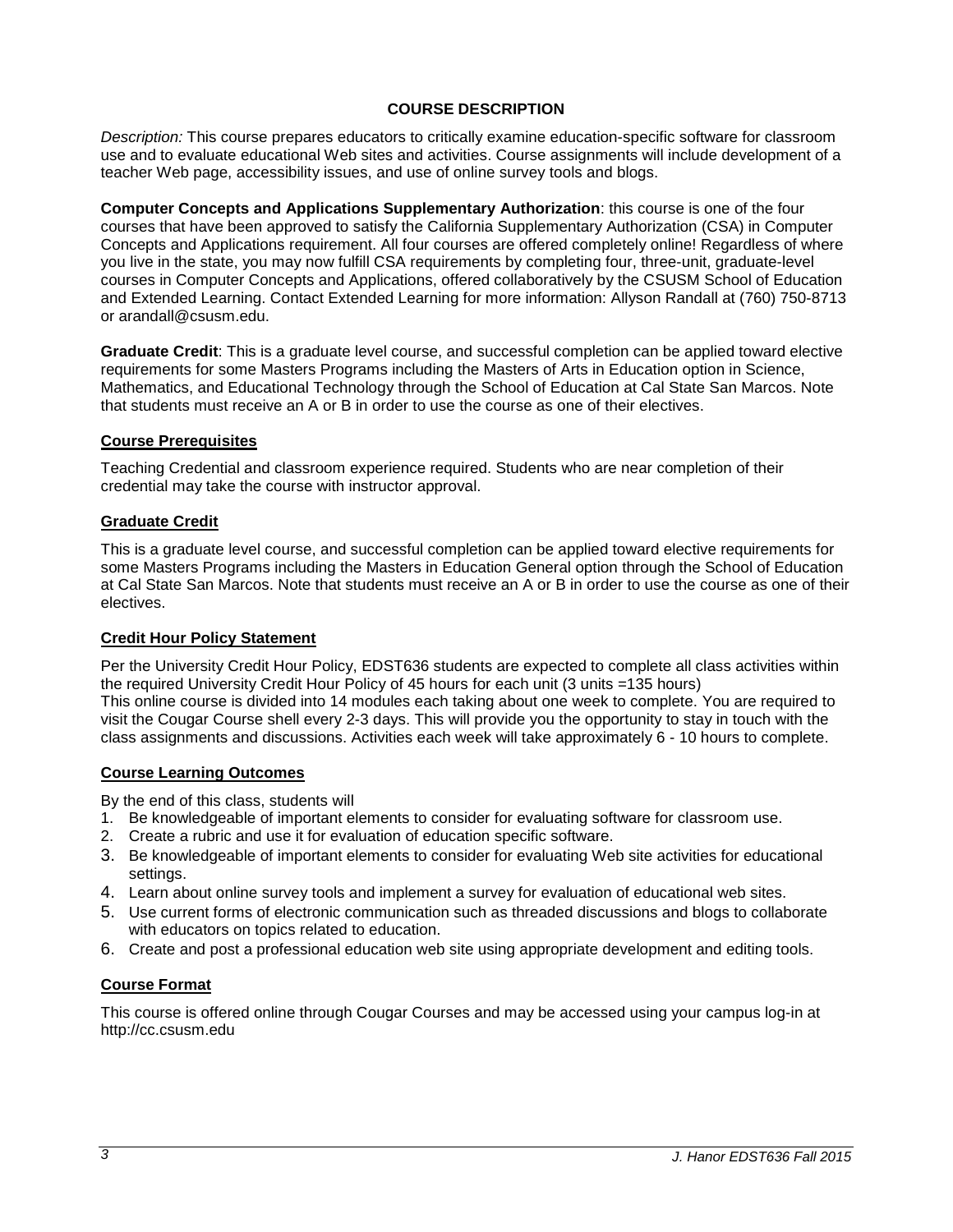# **REQUIRED TEXTS, MATERIALS AND ACCOUNTS**

- <span id="page-3-0"></span>1. Email Account – You are provided a campus email account automatically after you are registered for the course. The log in is the same as Moodle. You must check this regularly or have it forwarded to an account you regularly check.
- 2. Computer Access –you must have a computer available throughout the course with ability to **install and preview software**, preview online audio clips and videos.
- 3. You must have a web page editing software program on your computer or Web based, and identify an online **host to post your personal professional Web page.**
- 4. Publication Manual of the American Psychological Association (APA manual: 6th edition) **Publication Manual of the American Psychological Association, Sixth Edition** is available for purchase: http://books.apa.org/books.cfm?id=4200066 (\$28.95) The Library has one copy behind the Research Help Desk, but if you'd like to purchase your own, it's cheaper to buy from Amazon (\$15.92): http://www.amazon.com/Publication-Manual-American-Psychological-Association/dp/1433805618/ref=sr\_1\_10?ie=UTF8&s=books&qid=1250625925&sr=1-10

# **GENERAL CONSIDERATIONS**

## <span id="page-3-2"></span><span id="page-3-1"></span>**Assessment of Professional Dispositions**

Assessing a candidate's dispositions within a professional preparation program is recognition that teaching and working with learners of all ages requires not only specific content knowledge and pedagogical skills, but positive attitudes about multiple dimensions of the profession. The School of Education has identified six dispositions – social justice and equity, collaboration, critical thinking, professional ethics, reflective teaching and learning, and life-long learning—and developed an assessment rubric. For each dispositional element, there are three levels of performance - *unacceptable*, *initial target*, and *advanced target*. The description and rubric for the three levels of performance offer measurable behaviors and examples.

The assessment is designed to provide candidates with ongoing feedback for their growth in professional dispositions and includes a self-assessment by the candidate. The dispositions and rubric are presented, explained and assessed in one or more designated courses in each program as well as in clinical practice. Based upon assessment feedback candidates will compose a reflection that becomes part of the candidate's Teaching Performance Expectation portfolio. Candidates are expected to meet the level of *initial target* during the program.

## <span id="page-3-3"></span>**School of Education Attendance Policy**

Due to the dynamic and interactive nature of courses in the School of Education, all candidates are expected to attend all classes and participate actively. At a minimum, candidates must attend more than 80% of class time, or s/he may not receive a passing grade for the course at the discretion of the instructor. Individual instructors may adopt more stringent attendance requirements. Should the candidate have extenuating circumstances, s/he should contact the instructor as soon as possible. *(Adopted by the COE Governance Community, December, 1997).*

**In this online course, the instructor has adopted this policy: you must be active in online coursework including email, discussions and activities regularly (at least twice weekly and/or at least every 3 days), or you cannot receive a grade of A or A-; if you are inactive for one week or more, you cannot receive a grade of B+ or B. If you have extenuating circumstances, you should contact the instructor as soon as possible.** *Modules begin on Tuesday each week and end on Monday of the following week (see online schedule* It is expected that all EDST636 students will have an active presence in the online class community. Active presence is measured not only by the number of times you log on (minimum every 2-3 days) but also by the promptness, quantity, and quality of your postings, contributions to class discussions, messages you initiate to peers and instructor, assignments completed successfully and on time, and your responsiveness to questions posted by classmates. Organize each week so that you visit the Cougar Course shell every 2-3 days. This will provide you the opportunity to stay in touch with the class assignments and discussions.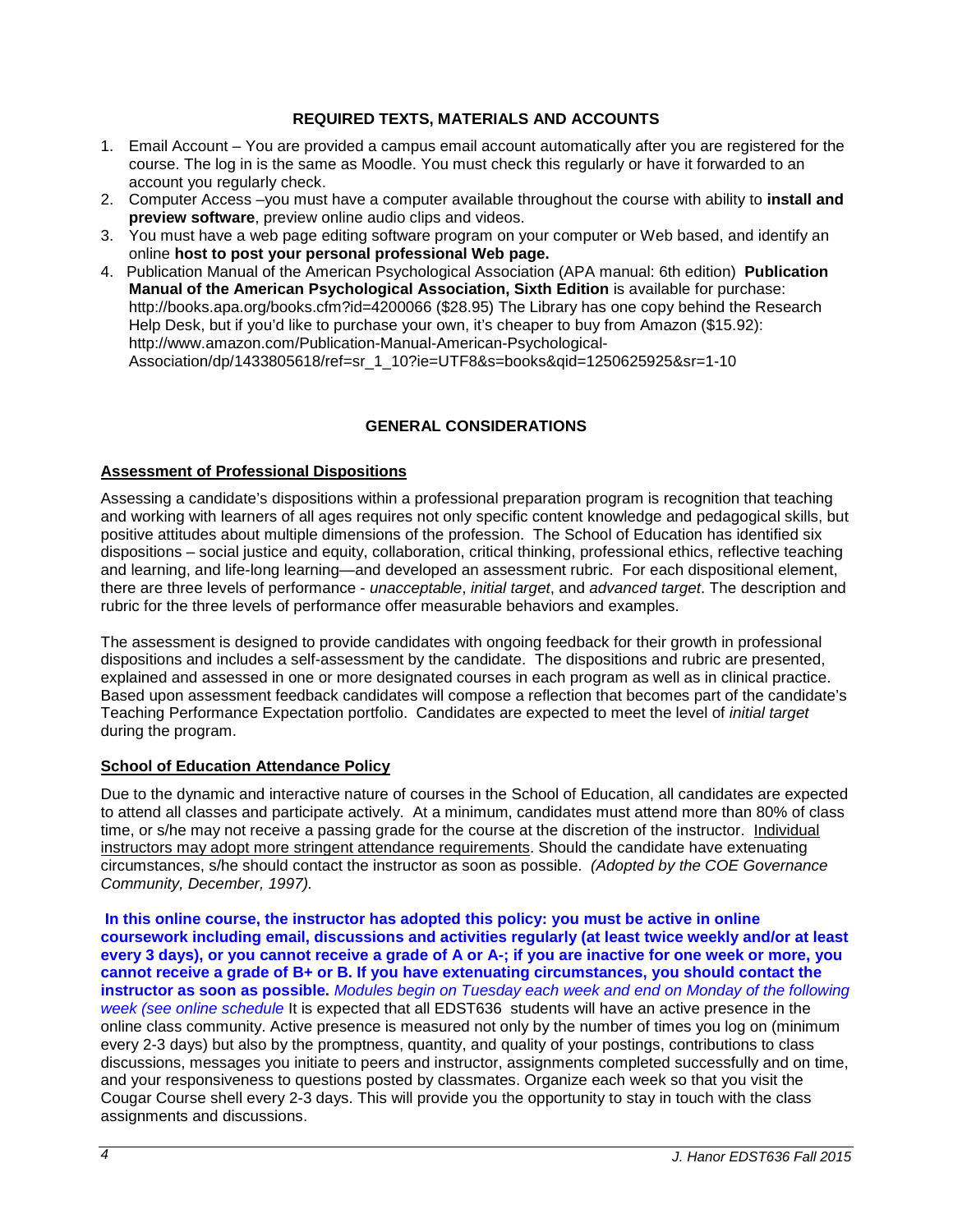## <span id="page-4-0"></span>**Students with Disabilities Requiring Reasonable Accommodations**

Students with disabilities who require reasonable accommodations must be approved for services by providing appropriate and recent documentation to the Office of Disabled Student Services (DSS). This office is located in Craven Hall 4300, and can be contacted by phone at (760) 750-4905, or TTY (760) 750- 4909. Students authorized by DSS to receive reasonable accommodations should meet with their instructor during office hours or, in order to ensure confidentiality, in a more private setting.

### <span id="page-4-1"></span>**All University Writing Requirement**

The CSUSM writing requirement of 2500 words is met through the completion of course assignments. Therefore, all writing will be looked at for content, grammar, spelling and format.

### <span id="page-4-2"></span>**Graduate Writing Requirements**

The California State University maintains a Graduation Writing Assessment Requirement (GWAR) for master's candidates. This requirement must be achieved prior to Advancement to Candidacy. A master's candidate will satisfy the graduate writing requirement by receiving a passing score on a written product as assessed with the GWAR rubric. Toward the goal of providing opportunity for graduate students in the College of Education to satisfy the writing requirement, all papers in all graduate classes must adhere to the writing and format style guidelines detailed in the sixth edition of the Publication Manual of the American Psychological Association. This manual is a required textbook for all CSUSM College of Education graduatelevel courses.

### <span id="page-4-3"></span>**CSUSM Academic Honesty Policy**

Students will be expected to adhere to standards of academic honesty and integrity, as outlined in the Student Academic Honesty Policy. All assignments must be original work, clear and error-free. All ideas/material that are borrowed from other sources must have appropriate references to the original sources. Any quoted material should give credit to the source and be punctuated accordingly.

Academic Honesty and Integrity: Students are responsible for honest completion and representation of their work. Your course catalog details the ethical standards and penalties for infractions. There will be zero tolerance for infractions. If you believe there has been an infraction by someone in the class, please bring it to the instructor's attention. The instructor reserves the right to discipline any student for academic dishonesty, in accordance with the general rules and regulations of the university. Disciplinary action may include the lowering of grades and/or the assignment of a failing grade for an exam, assignment, or the class as a whole.

Incidents of Academic Dishonesty will be reported to the Dean of Students. Sanctions at the University level may include suspension or expulsion from the University.

<span id="page-4-4"></span>Refer to the full Academic Honesty Policy at: [http://www.csusm.edu/policies/active/documents/Academic\\_Honesty\\_Policy.html](http://www.csusm.edu/policies/active/documents/Academic_Honesty_Policy.html)

#### **Plagiarism**

As an educator, it is expected that each candidate (course participant) will do his/her own work, and contribute equally to group projects and processes. Plagiarism or cheating is unacceptable under any circumstances. If you are in doubt about whether your work is paraphrased or plagiarized see the Plagiarism Prevention for Students website [http://library.csusm.edu/plagiarism/index.html.](http://library.csusm.edu/plagiarism/index.html) If there are questions about academic honesty, please consult the University catalog.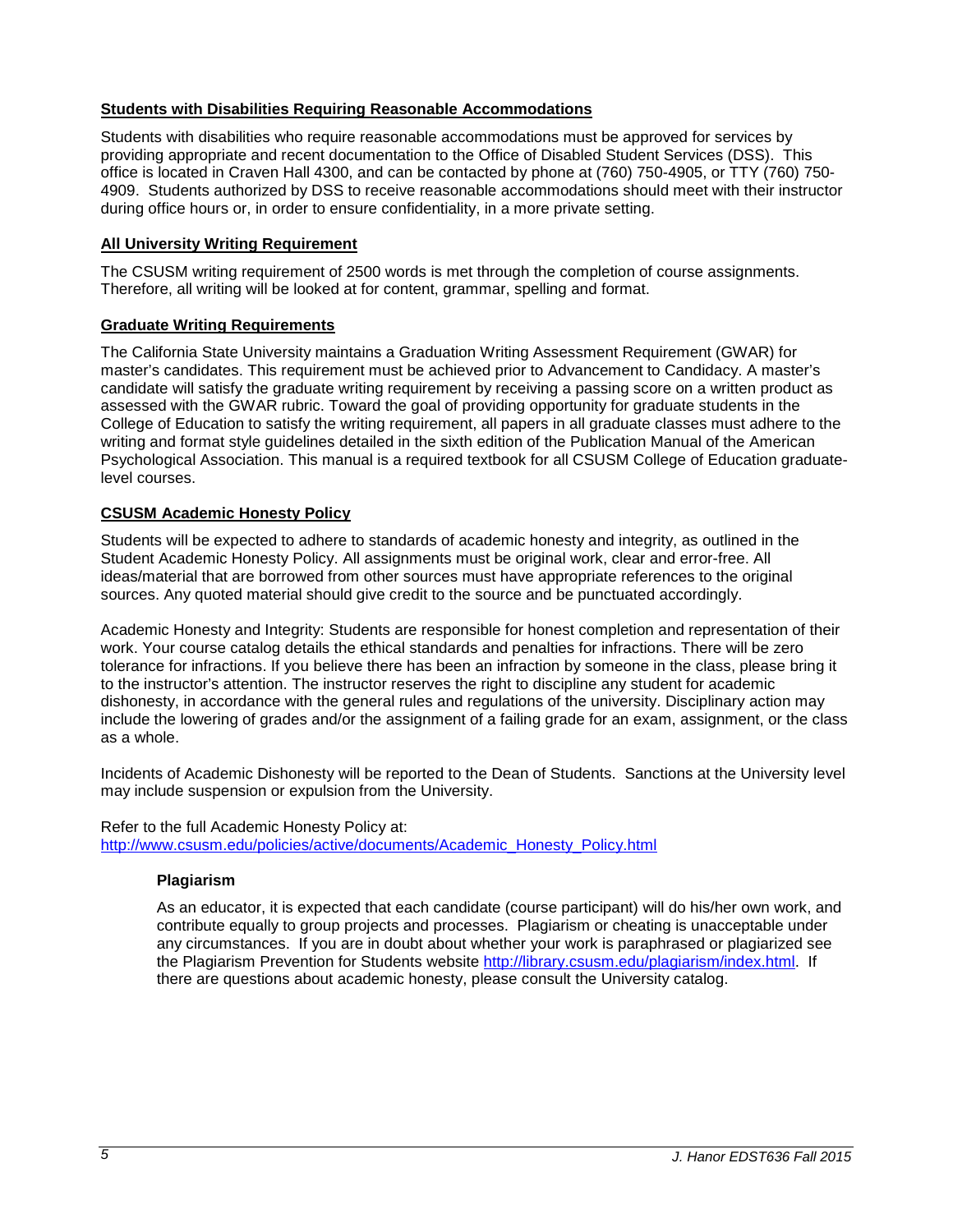# <span id="page-5-0"></span>**Necessary Technical Competency Required of Students**

Candidates are expected to demonstrate competency in the use of various forms of technology (i.e. word processing, electronic mail, Moodle, use of the Internet, and/or multimedia presentations). You will need to use an up-to-date computer and operating system that has the ability and speed to use Cougar Courses effectively. You will be required to participate in activities (such as review of education specific software, use of online survey and rubric tools, AND create, edit, and post a professional web page), as well as play sound files and movie clips. It is your responsibility to check these capabilities out as soon as you begin the course and have a plan for completing and accessing these resources regularly. Note that assignment documents must be completed in Microsoft Office (Word and/or Excel) and a web page editing software will be required for the course. There is a tune up tool on Cougar Courses to use to test your browser and access (see link in CC at bottom of Course Content page).

## <span id="page-5-1"></span>**Cougar Courses Help**

For help, contact the CSUSM help desk. Their location and hours are listed on the web: Email cchelp@csusm.edu for Cougar Courses issues or call 760-750-6505.

Be sure to leave a phone number and/or email if you leave a message regarding a problem you are having. They can help with all technical aspects of Cougar Courses environment such as posting, submitting assignments, accessing materials. They cannot answer questions about the assignment requirements. Be sure to use the Help Desk, there are very supportive of your success.

# <span id="page-5-2"></span>**Electronic Communication Protocol**

Electronic correspondence is a part of your professional interactions. If you need to contact the instructor, email is often the easiest way to do so. It is my intention to respond to all received e-mails in a timely manner. Please be reminded that e-mail and on-line discussions are a very specific form of communication, with their own nuances and etiquette. For instance, electronic messages sent in all upper case (or lower case) letters, major typos, or slang, often communicate more than the sender originally intended. With that said, please be mindful of all e-mail and on-line discussion messages you send to your colleagues, to faculty members in the School of Education, or to persons within the greater educational community. All electronic messages should be crafted with professionalism and care.

Things to consider:

- Would I say in person what this electronic message specifically says?
- How could this message be misconstrued?
- Does this message represent my highest self?
- Am I sending this electronic message to avoid a face-to-face conversation?

In addition, if there is ever a concern with an electronic message sent to you, please talk with the author in person in order to correct any confusion.

## <span id="page-5-3"></span>**Forum Posting (Value Added Model)**

When replying to a posting in the Forum area (or through a Web Blog) by another student, instructor, or guest, you must **refer to the person by name and refer to their comments** within your posting. **To Add Value**, your response must do one of the following: **give an example** of what the prior post described; **provide a different perspective** of the topic posted; **pose a question**, such as "have you considered…" OR **expand upon the idea** posted in the message by including more detail and depth. The instructor will provide feedback in the first few modules to support understanding of this concept. Peers will also be asked to review how others conform to this aspect of the course discussions.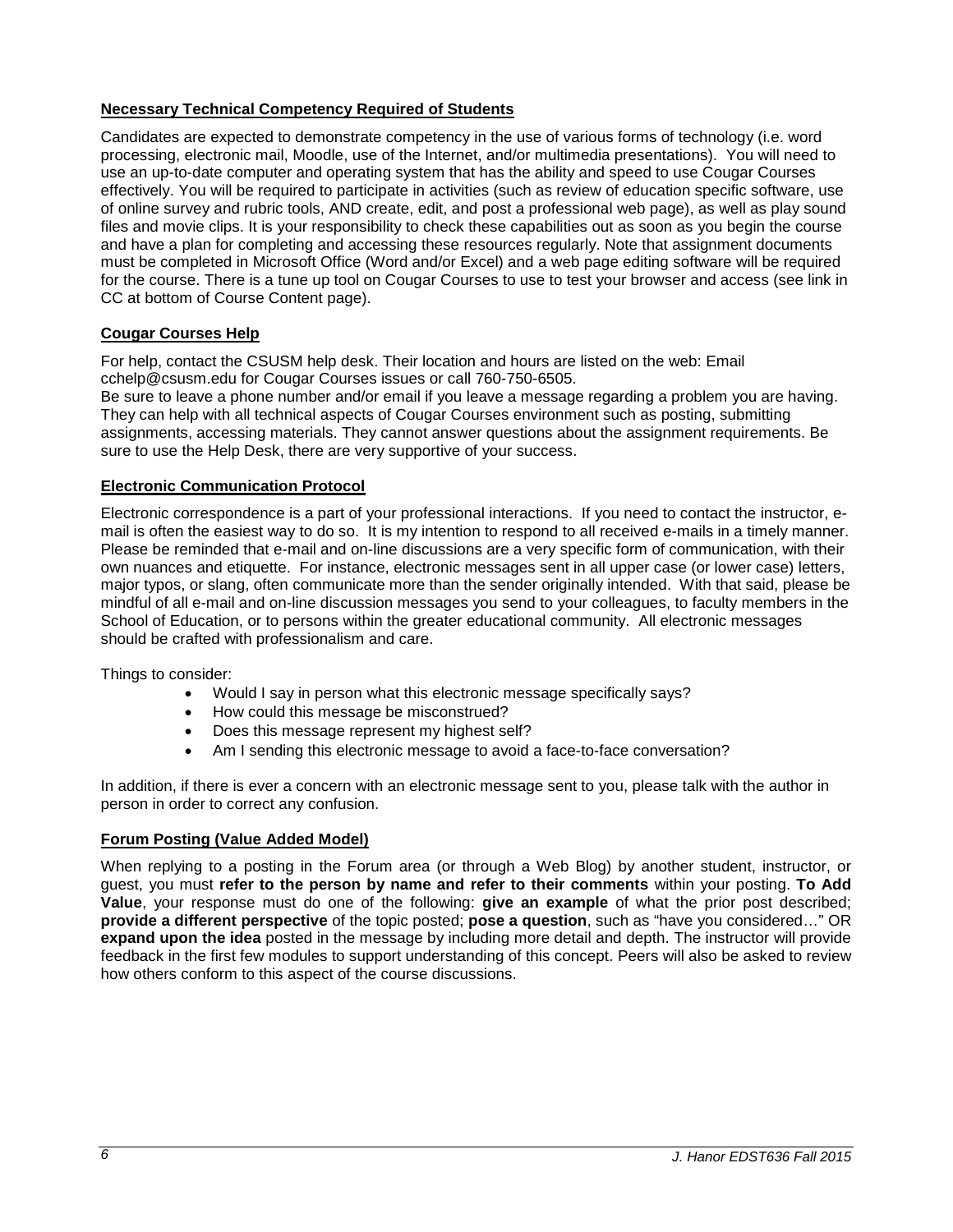# **COURSE REQUIREMENTS**

- <span id="page-6-0"></span>• Assignments are due when noted in the module and/or assignment link.
- **Contact instructor in advance** of any extended absence to accessing and contributing to module activities. If you contact the instructor about an absence, suggest a timeline for how you will make up missed sessions, contribute to group work, and if there is a need for an alternative assignment.
- **Grading of coursework** will be based on adherence to the assignment guidelines, evidence of application of course readings and resources, and clear evidence of specified revisions, clarity, and coherence, in revised work. Points are deducted for spelling and/or grammar errors.
- **Remember to cite** all information obtained from others completely in APA 6<sup>th</sup> Edition format. References are required.

## <span id="page-6-1"></span>**Grading Policy**

IT is expected that all required work will be submitted on time, and that students will proofread and edit their assignments prior to submission. Students will ensure that all text is error-free (grammar, spelling), and ideas are logically and concisely presented. Each assignment grade will be negatively affected as a result of proof reading oversight. Each written assignment will be graded approximately 80% on content and context (detail, logic, synthesis of information, depth of analysis, etc.), and 20% on mechanics (grammar, syntax, spelling, format, uniformity of citation, etc.). All citations, where appropriate, will use American Psychological Association (APA) format. Consult American Psychological Association (APA) Manual, 6<sup>th</sup> edition for citation guidance.

Students may track their progress in terms of final assessment by regularly checking instructor feedback and grades posted in the assignments section of Cougar Courses.

### <span id="page-6-2"></span>**Grading Standards**

Assignments, discussions, points awarded, and due dates are kept up to date on Cougar Courses. Students may check their accumulated points towards completion at any time by navigating to the grading section.

#### <span id="page-6-3"></span>**Policy on Late Work**

Assignments are due by midnight on the date specified**. Late assignments will be penalized by a 10% deduction in points for each day late.** After one week, late assignments receive no credit. If extraordinary circumstances occur, communicate immediately with the instructor. Remember that communication is the key to success.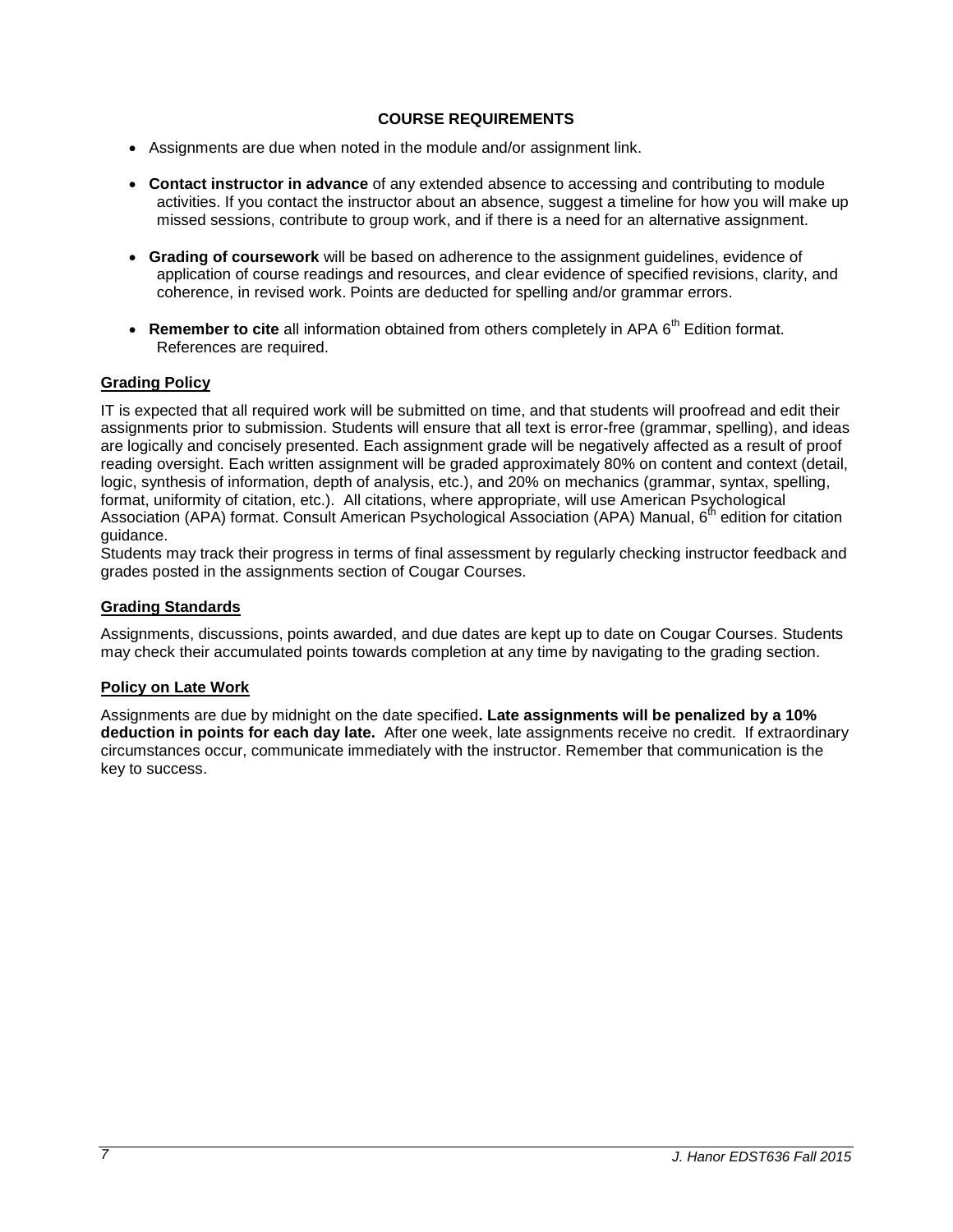# **EDST636 FALL 2015 SCHEDULE/COURSE OUTLINE**

<span id="page-7-0"></span>( subject to modification by Instructor)

| <b>Date</b>                    | <b>Topic</b>                                                                 | <b>Assignment</b>                                                                                                          | Pts                                        |
|--------------------------------|------------------------------------------------------------------------------|----------------------------------------------------------------------------------------------------------------------------|--------------------------------------------|
| Session 0<br><b>Sept 1-7</b>   | <b>Orientation &amp; Getting Started</b>                                     | Forum MO Introductions<br>Journal: Course Syllabus                                                                         | 5<br>5                                     |
| Session 1<br><b>Sept 8-14</b>  | <b>Discussion Software Evaluation</b><br>Discussion with Software developers | Forum M1 Tech4Learning & CSUSM Students<br>Open Discussion<br>Forum M1 Software Evaluation<br>Journal Notes: Software Eval | $\sqrt{5}$<br>5<br>5                       |
| Session 2<br>Sept 15-21        | Developing & Adapting Tools for<br>Software Evaluation                       | Software Evaluation tool<br>Forum M2 Software title selection<br>Forum M2 Open Source                                      | $\mathbf 5$<br>$\frac{5}{5}$               |
| Session 3<br>Sept 22-28        | <b>Software Evaluation</b>                                                   | Software Evaluation #1                                                                                                     | 15                                         |
| Session 4<br>Sept 29-          | <b>Exploring Web Tools for Classrooms</b>                                    | Forum M4 Blogging<br>Forum M4 Content Curation<br>Forum M4 Selection of Wen page Tool                                      | $\begin{array}{c} 5 \\ 5 \\ 5 \end{array}$ |
| Session 5<br>Oct 6-12          | Web Quest Activity                                                           | Forum M5 Web Quest reflection                                                                                              | 5<br>$\overline{5}$                        |
| Session 6<br>Oct 13-19         | Website Evaluation & Issues of<br>Accessibility                              | Forum M6 Web Tool Selection<br>Forum M6 Web Evaluation Tools<br>Journal: Issues of Web Site Accessibility                  | $\overline{5}$<br>$\frac{5}{5}$            |
| Session 7<br>Oct 20-26         | Web Site Evaluations & Prep for<br><b>SDCUE Tech Fair</b>                    | Forum M7 Criteria for Teacher Websites<br>Forum M7 SDCUE Tech Fair Ideas                                                   | 5                                          |
| Session 8<br>Oct 27-           | Effective Classroom Web Pages                                                | Forum M8<br>Forum M8 Evaluation WebTools<br>Forum M8 Exemplary Teacher Websites                                            | $\begin{array}{c} 5 \\ 5 \\ 5 \end{array}$ |
| Session 9<br><b>Nov 3-9</b>    | WebSite proposal                                                             | Website proposal                                                                                                           | 15                                         |
| Session 10<br>Nov 10-16        | <b>WebSite Concept Planning</b>                                              | Forum M10 Concept Map of Web Site<br>Forum M10 SDCUE Tech Fair Reflection                                                  | $5\phantom{.0}$<br>5                       |
| Session 11<br><b>Nov 17-23</b> | <b>Web Content</b>                                                           | Forum M11 Article Summary on Web Site<br>Resources<br>Forum M11 Share Web Page Resources                                   | $\overline{5}$<br>5                        |
| Session 12<br>Nov 24-30        | <b>Website Peer Feedback</b><br>Thanksgiving week                            | Forum M12 Feedback on Web Page Projects                                                                                    | 5                                          |
| Session 13<br>Dec 1 -7         | Putting all the pieces together                                              | Web page Completion                                                                                                        | 20                                         |
| Session 14<br>Dec 8-11         | <b>Final Class</b>                                                           | <b>Class Evaluation</b>                                                                                                    |                                            |
| Final Exam<br><b>NONE</b>      |                                                                              | Attendance & Participation (20 pts)                                                                                        | 20                                         |
|                                |                                                                              | total                                                                                                                      | 200                                        |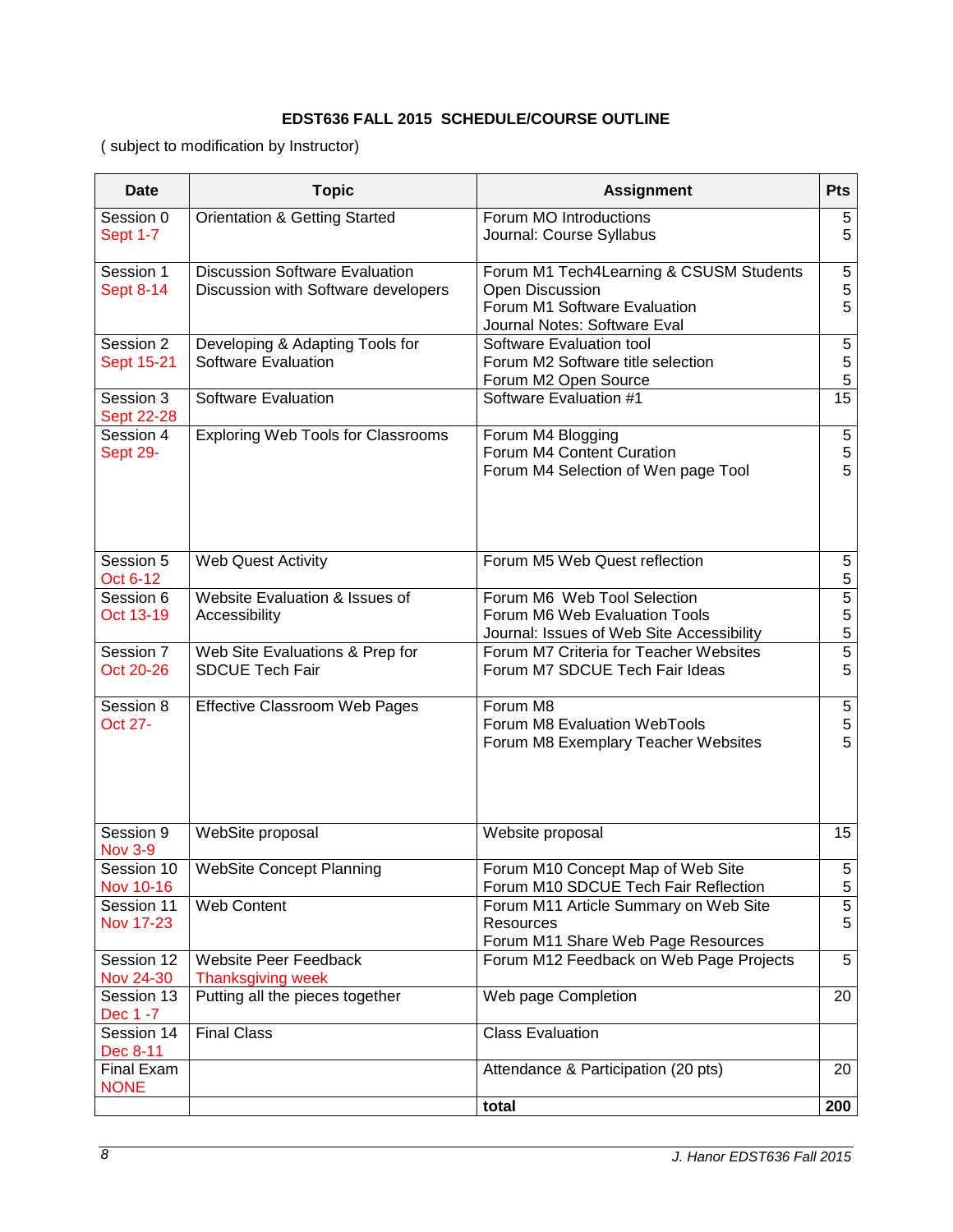# **NATIONAL EDUCATIONAL TECHNOLOGY STANDARDS FOR TEACHERS (NETS-T)**

<span id="page-8-0"></span>*Effective teachers model and apply the National Educational Technology Standards for Students (NETS-S) as they design, implement, and assess learning experiences to engage students and improve learning; enrich professional practice; and provide positive models for students, colleagues, and the community. All teachers should meet the following standards and performance indicators.*

#### 1. Facilitate and inspire student learning and creativity

Teachers use their knowledge of subject matter, teaching and learning, and technology to facilitate experiences that advance student learning, creativity, and innovation in both face-to-face and virtual environments.

a. Promote, support, and model creative and innovative thinking and inventiveness b. Engage students in exploring real-world issues and solving authentic problems using digital tools and resources

c. Promote student reflection using collaborative tools to reveal and clarify students' conceptual understanding and thinking, planning, and creative processes

d. Modelcollaborativeknowledgeconstructionby engaging in learning with students, colleagues, and others in face-to-face and virtual environments

#### 2. Design and develop digital age learning experiences and assessments

Teachers design, develop, and evaluate authentic learning experiences and assessments incorporating contemporary tools and resources to maximize content learning in context and to develop the knowledge, skills, and attitudes identified in the Standards•S.

a. Design or adapt relevant learning experiences that incorporate digital tools and resources to promote student learning and creativity

b. Develop technology-enriched learning environments that enable all students to pursue their individual curiosities and become active participants in setting their own educational goals, managing their own learning, and assessing their own progress

c. Customize and personalize learning activities to address students' diverse learning styles, working strategies, and abilities using digital tools and resources

d. Provide students with multiple and varied formative and summative assessments aligned with content and technology standards, and use resulting data to inform learning and teaching

#### 3. Model digital age work and learning

Teachers exhibit knowledge, skills, and work processes representative of an innovative professional in a global and digital society.

a. Demonstrate fluency in technology systems and the transfer of current knowledge to new technologies and situations

b. Collaborate with students, peers, parents, and community members using digital tools and resources to support student success and innovation

c. Communicate relevant information and ideas effectively to students, parents, and peers using a variety of digital age media and formats

d. Model and facilitate effective use of current and emerging digital tools to locate, analyze, evaluate, and use information resources to support research and learning

#### 4. Promote and model digital citizenship and responsibility

Teachers understand local and global societal issues and responsibilities in an evolving digital culture and exhibit legal and ethical behavior in their professional practices.

a. Advocate, model, and teach safe, legal, and ethical use of digital information and technology, including respect for copyright, intellectual property, and the appropriate documentation of sources

b. Address the diverse needs of all learners by using learner-centered strategies providing equitable access to appropriate digital tools and resources

c. Promote and model digital etiquette and responsible social interactions related to the use of technology and information